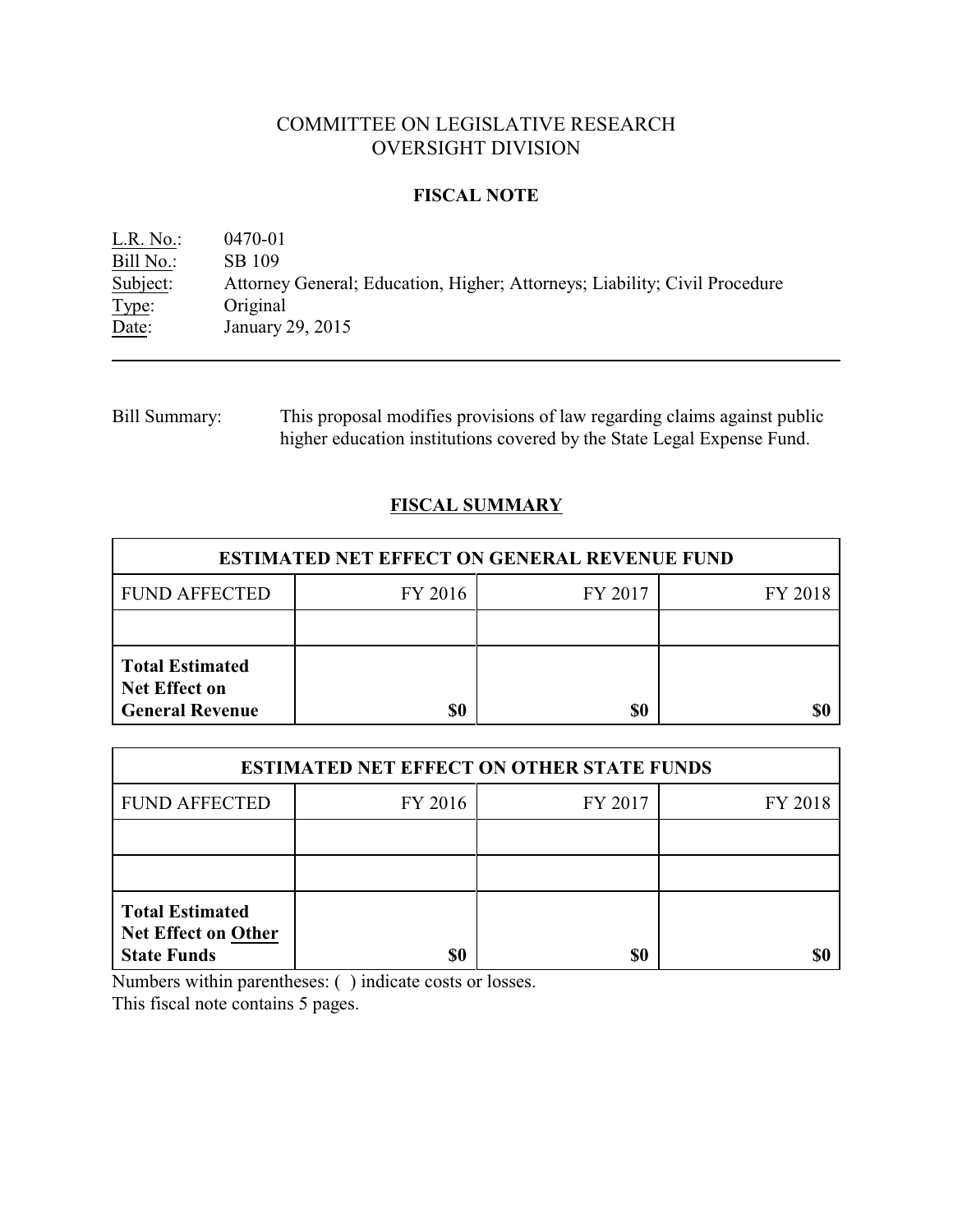L.R. No. 0470-01 Bill No. SB 109 Page 2 of 5 January 29, 2015

| <b>ESTIMATED NET EFFECT ON FEDERAL FUNDS</b>                        |         |         |         |  |
|---------------------------------------------------------------------|---------|---------|---------|--|
| <b>FUND AFFECTED</b>                                                | FY 2016 | FY 2017 | FY 2018 |  |
|                                                                     |         |         |         |  |
|                                                                     |         |         |         |  |
| <b>Total Estimated</b><br>Net Effect on All<br><b>Federal Funds</b> | \$0     | \$0     |         |  |

| <b>ESTIMATED NET EFFECT ON FULL TIME EQUIVALENT (FTE)</b>    |         |         |         |  |
|--------------------------------------------------------------|---------|---------|---------|--|
| <b>FUND AFFECTED</b>                                         | FY 2016 | FY 2017 | FY 2018 |  |
|                                                              |         |         |         |  |
|                                                              |         |         |         |  |
| <b>Total Estimated</b><br><b>Net Effect on</b><br><b>FTE</b> |         |         |         |  |

 $\Box$  Estimated Net Effect (expenditures or reduced revenues) expected to exceed \$100,000 in any of the three fiscal years after implementation of the act.

| <b>ESTIMATED NET EFFECT ON LOCAL FUNDS</b> |         |         |         |
|--------------------------------------------|---------|---------|---------|
| <b>FUND AFFECTED</b>                       | FY 2016 | FY 2017 | FY 2018 |
| <b>Local Government</b>                    | \$0     | \$0     | \$0     |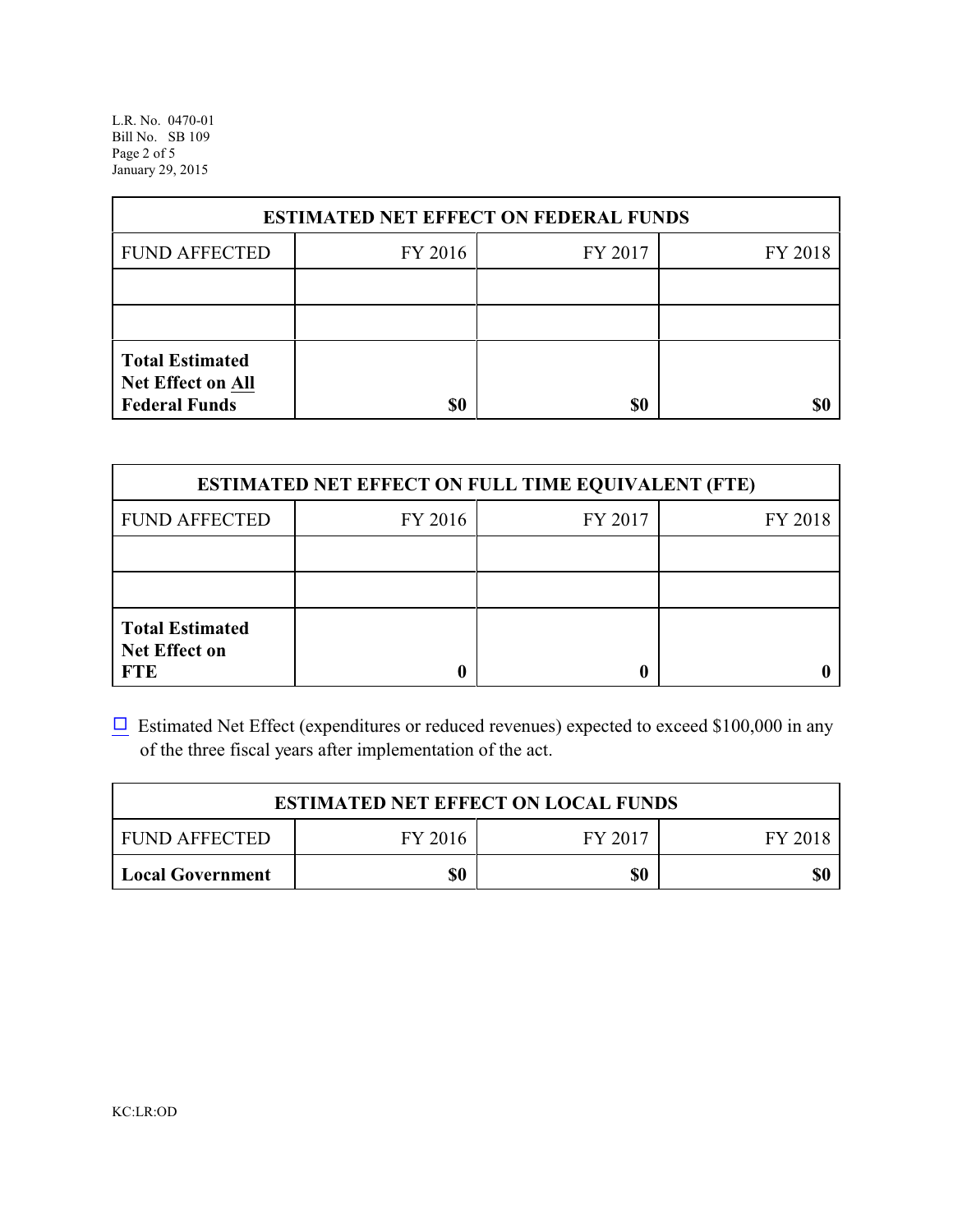L.R. No. 0470-01 Bill No. SB 109 Page 3 of 5 January 29, 2015

### **FISCAL ANALYSIS**

## ASSUMPTION

Officials from the **Department of Higher Education**, the **State Technical College of Missouri**, **Lincoln University**, **Missouri State University** and the **University of Central Missouri** each assume the proposal will have no fiscal impact on their respective organizations.

The officials from the **Attorney General's Office** assume any potential cost arising from this proposal can be absorbed with existing resources.

Officials from the **Office of Administration** - **General Services Division (OA)** assume the proposed legislation requires legal counsel of certain impacted public institutions to obtain settlement authority from the attorney general before entering into a settlement agreement for any claim to be paid by the state legal expense fund.

Currently, the impacted public institutions have an added financial incentive to settle claims, above and beyond any ordinary financial effects of settling a claim, in that when one of the impacted claims is settled, the institution incurs no additional costs (all costs of the settlement itself being borne by the legal expense fund), whereas if a claim is not settled and instead proceeds towards litigation the institution bears the full costs of preparation and litigation. The proposal would take the ultimate decision of whether to settle or not out of the hands of the party with this added financial incentive, which could theoretically result in either fewer settlements or settlements which are more favorable to the state.

OA officials state it is impossible to calculate or accurately estimate the costs or cost savings to the legal expense fund, if any, because among other reasons:

- The number and nature of future claims made against impacted public institutions;
- The extent to which impacted public institutions are currently influenced, if at all, by the added financial incentive to settle outlined above, which extent is wholly unknown to OA-General Services;
- The exercise of discretion by the Attorney General; and
- To the extent the proposal may result in more claims being litigated, it depends on the decisions of juries and judges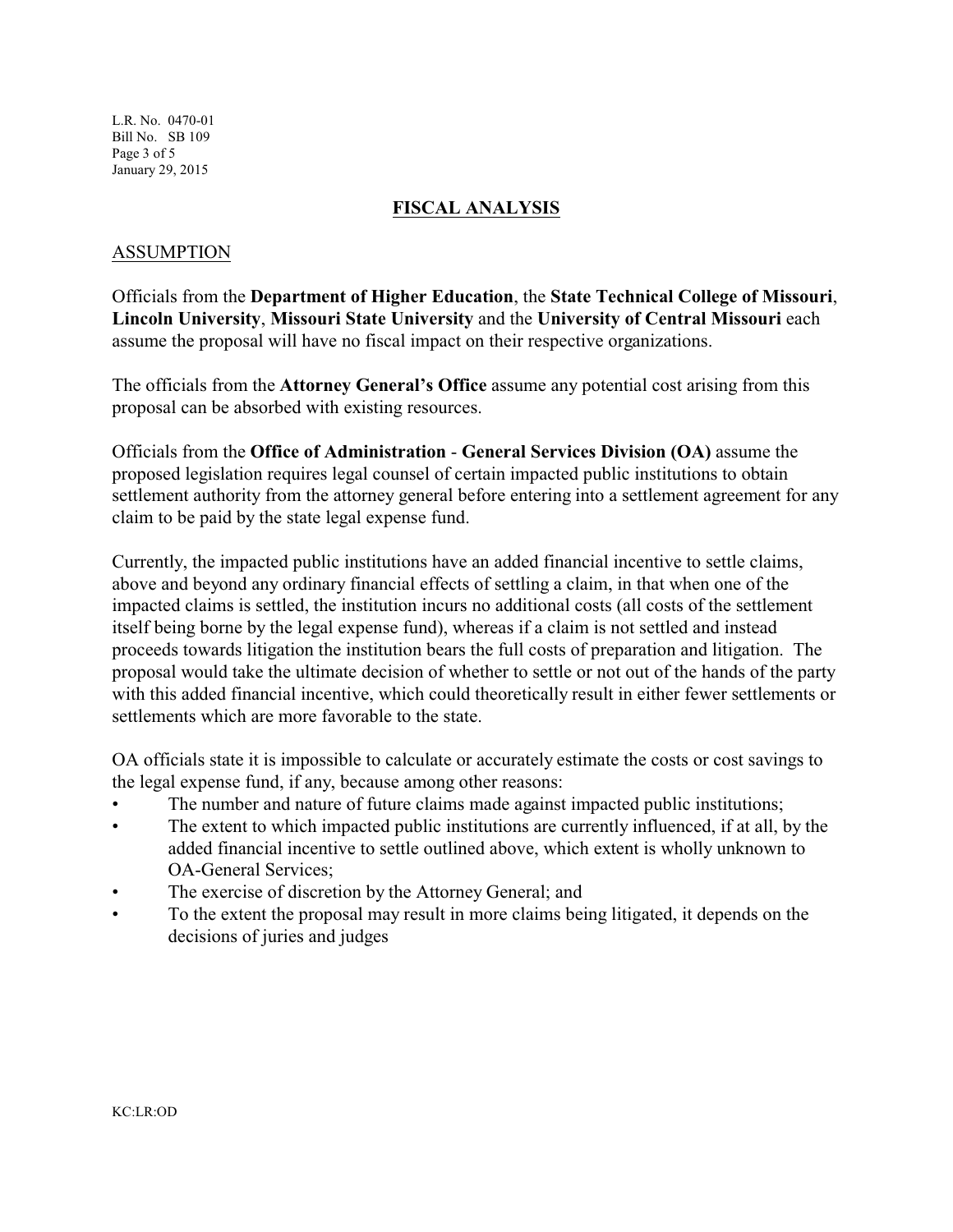L.R. No. 0470-01 Bill No. SB 109 Page 4 of 5 January 29, 2015

#### ASSUMPTION (continued)

Below is the total amounts paid by the legal expense fund-whether through settlements or judgments-on behalf of impacted public institutions over the five most recent fiscal years:

FY 14 - \$ 1,183,117 FY 13 - \$ 816,678 FY 12 - \$ 200,492 FY 11 - \$ 303,294 FY10 - \$ 318,735

**Oversight** assumes the Attorney General's Office would maintain a reasonable position regarding claim settlements therefore resulting in no fiscal impact to the State or colleges and universities.

| FISCAL IMPACT - State Government | FY 2016<br>$(10 \text{ Mo.})$ | FY 2017    | FY 2018                       |
|----------------------------------|-------------------------------|------------|-------------------------------|
|                                  | $\underline{\underline{\$0}}$ | <u>\$0</u> | $\underline{\underline{\$0}}$ |
| FISCAL IMPACT - Local Government | FY 2016<br>$(10 \text{ Mo.})$ | FY 2017    | FY 2018                       |
|                                  | $\underline{\underline{\$0}}$ | <u>\$0</u> | $\underline{\underline{\$0}}$ |

### FISCAL IMPACT - Small Business

No direct fiscal impact to small businesses would be expected as a result of this proposal.

### FISCAL DESCRIPTION

The proposed legislation appears to have no direct fiscal impact.

This legislation is not federally mandated, would not duplicate any other program and would not require additional capital improvements or rental space.

KC:LR:OD